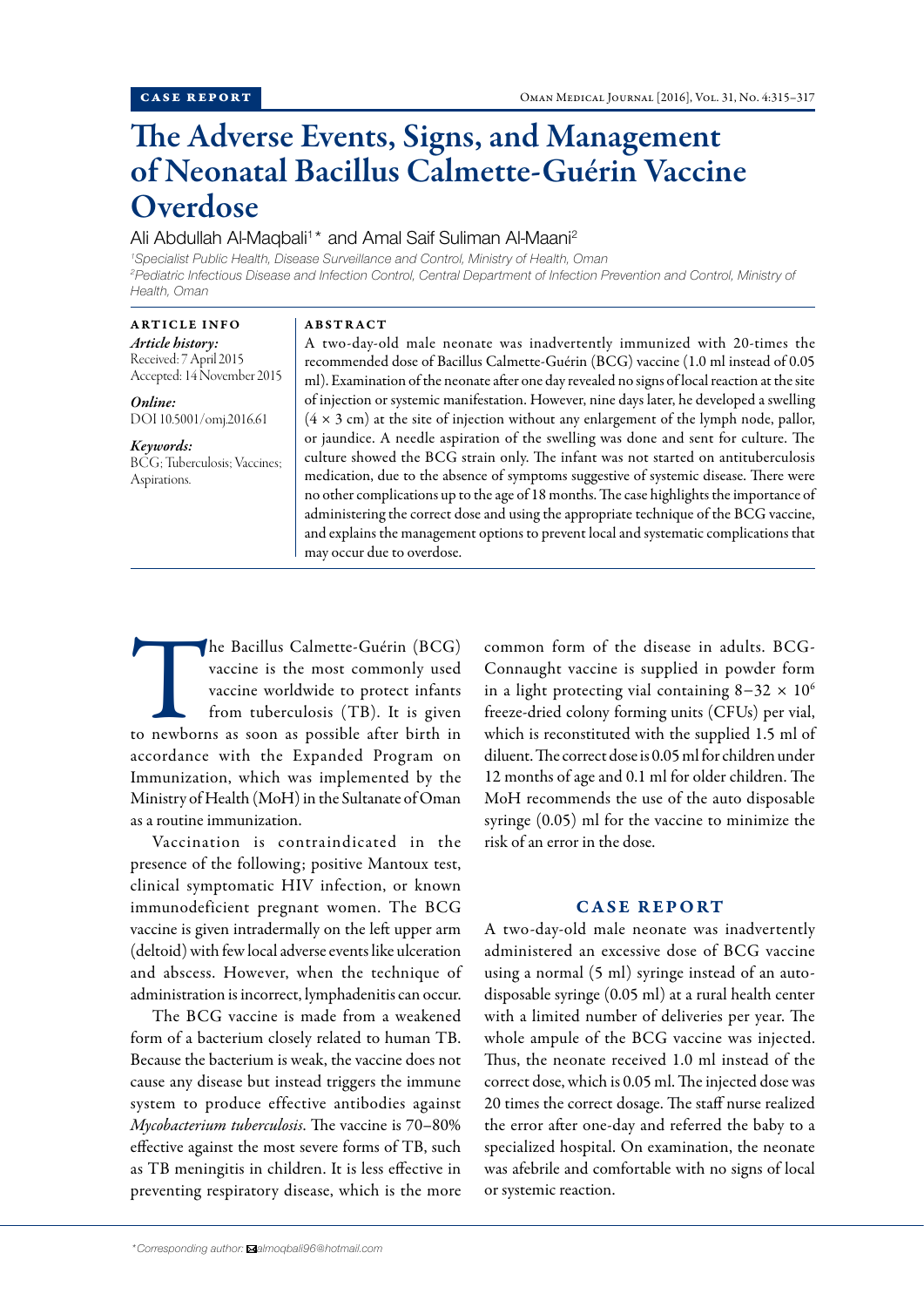At 11-days-old, he developed a palpable nontender lump on the left deltoid area of the injection site (approximately  $4 \times 3$  cm). There was mild erythema, and fluctuation. There was no sinus and no palpable axillary lymph nodes. No other positive signs were detected.

At one month follow-up, an ultrasound showed a localized abscess within the deltoid muscle of the left arm, measuring  $2.2 \times 1.5$  cm with a volume of 2 ml. The abscess was separated from the bone and joint by infraspinatus muscle with deep extension and no signs of osteomyelitis. Aspiration was done and culture showed BCG resistant to pyrazinamide. At six months follow-up, the infant was not found to have any complication at the injection site and he did not have any sign suggestive of systemic disease.

## DISCUSSION

BCG vaccine overdose has been rarely reported in the literature. The severity of overdosing complications is correlated with the dose administered. In some cases, local abscess and necrosis with lymphadenopathy have been reported.<sup>1,2</sup> Higher doses were reported to cause significantly larger skin lesion and axillary lymphadenopathy.3–5

A European report documenting all side effects of BCG immunization with more than 10,000 cases, including 398 overdose cases, revealed that the majority of cases develop large, deep ulcers, necrotic lesions or abscesses, and sometimes regional supportive lymphadenitis. Only 8% develop systemic complication including fever, headache, and malaise.<sup>6</sup> In addition to overdose, incorrect placement of BCG vaccine was associated with an increased risk of local complications, which was related in severity to the type of BCG strain vaccine.<sup>7</sup> In cases where a 10-fold greater volume has been administered, simultaneous incorrect placement is very likely to have occurred. The specific strain of BCG vaccine used for immunization has also been reported to influence the severity of adverse events.8–11

None of the published studies have calculated the incidence of BCG overdosing. However, it was estimated by Sanofi Pasteur's Global Pharmacovigilance Department as 2.2 per 1,000,000 doses.12 There are no consensus guidelines for the management of BCG overdose. There are only recommendations, which includes informing

patients, close follow-up, and use of antituberculosis medication when needed.

To the best of our knowledge, this was the first case report of BCG vaccine overdose with 20 times the correct dose. We did not start the infant on antituberculosis treatment as there was no strong recommendation from other reports. However, we decided to aspirate the lump to test for the strain of BCG, which was positive. The lump was not excised as it developed on day 11, and previous reports only recommended excision immediately after the injection because the vaccine is expected to be present on a small discrete area of subcutaneous tissue. The excision may prevent the development of any immune response that might lead to severe complications like abscess, suppurative lymphadenitis, or necrosis.<sup>1,13</sup>

Other reports have advised preventive measures to be taken by starting antituberculosis medication (isoniazid) for 60 days to minimize the risk of developing side effects of BCG overdose.<sup>14</sup> However, until the time of publishing this paper, the child (18 months old) was well and had no signs of systematic complications. The child is still scheduled for followup with the nearest health institution and the specialized hospital.

## **CONCLUSION**

This case shows the importance of up to date knowledge and training of health care workers on injection technique and dosing of the BCG vaccine. The most common side effect of BCG overdose is a local adverse reaction. The initiation of antituberculosis treatment is individualized according to each case and has been recommended even when the neonate does not develop any systemic complications.

#### *Disclosure*

The authors declared no conflicts of interest.

#### references

- 1. Ritz N, Tebruegge M, Streeton J, Curtis N. Too much of a good thing: management of BCG vaccine overdose. Vaccine 2009 Sep;27(41):5562-5564.
- 2. Benamar F, Loupi E. Misuse and or overdose of BCG vaccine: evaluation over a 4-year period. Therapie 2001 Nov-Dec;56(6):739-742.
- 3. Mlles MM, Shaw RJ. (1996). Effect of Inadvertent Intradermal Administration of High Dose Percutaneous BCG Vaccine. BMJ (312) April (7037): 1014.
- 4. Puliyel JM, Hughes A, Chiswick ML, Mughal MZ. Adverse